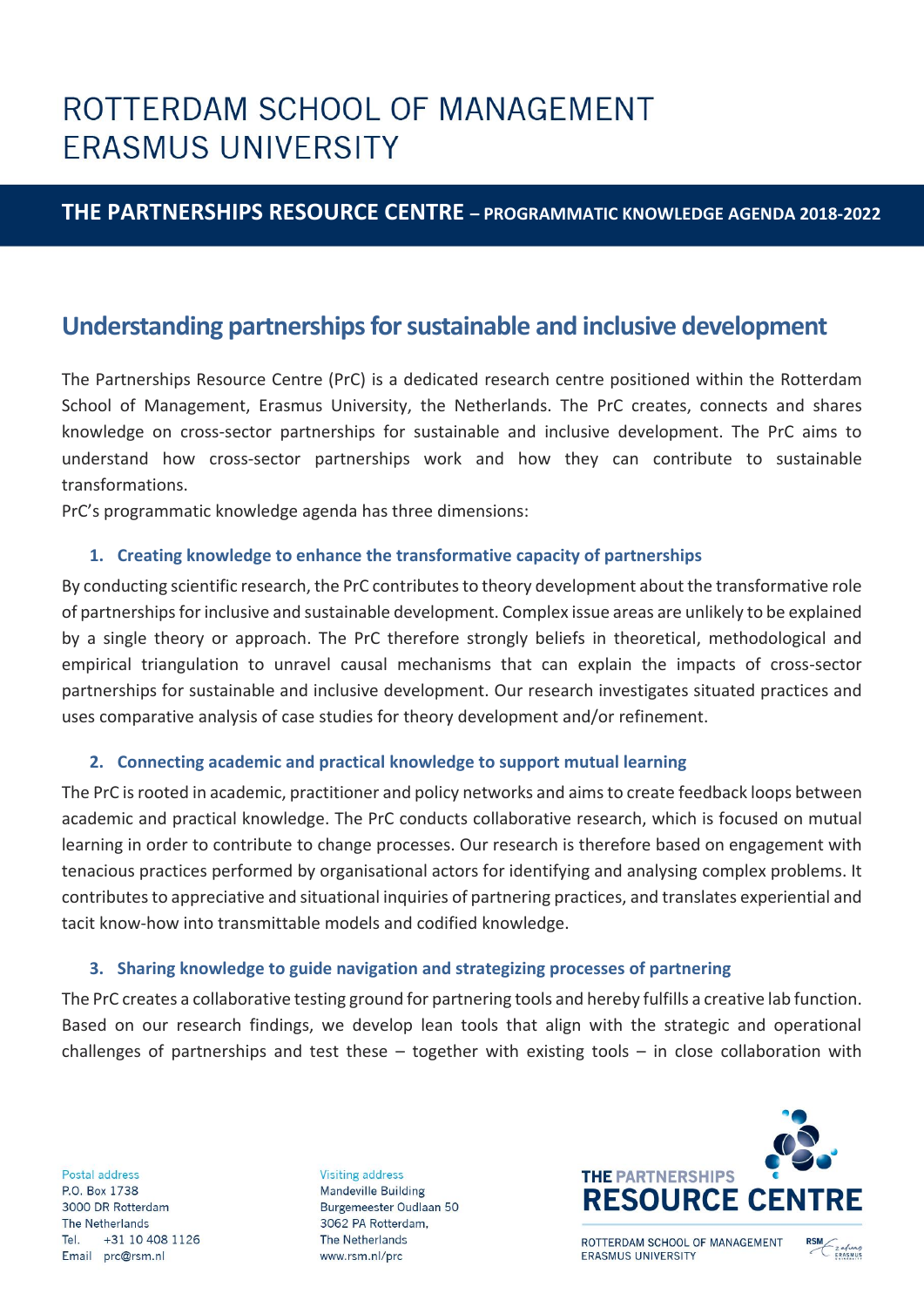practitioners. We develop diagnostic approaches for identifying what contextualized partnering is good at or detecting spaces for partnering. We develop systematic and flexible forms of monitoring, data collection, process observation and analysis to pro-actively inform decision making in partnerships. The PrC is an open knowledge centre: our findings and outputs are in principle available to the general public.

#### **PrC 2018 - 2022**

In the coming years, PrC aims to elaborate its programmatic agenda by engaging research with societal actors working and collaborating in transformative processes in four distinctive fields:

- 1. Coalitions with (multinational) lead firms realizing an inclusive business agenda that addresses major societal challenges;
- 2. Collaborations of value-chain and non-chain partners co-creating inclusive development in the Global South;
- 3. Cross-sector partnerships co-creating public and private value in the context of development objectives;
- 4. Global, regional and local alliances collaborating on governance arrangements addressing issues related to sustainable development.

When we link these fields with our three dimensions we envision effects relating to enhance partnering capacities, mutual learning with practitioners and providing strategic guidance for effective partnerships (see matrix below).

Every research project of the PrC will have an explicit link with at least one of the four fields and the three dimensions.

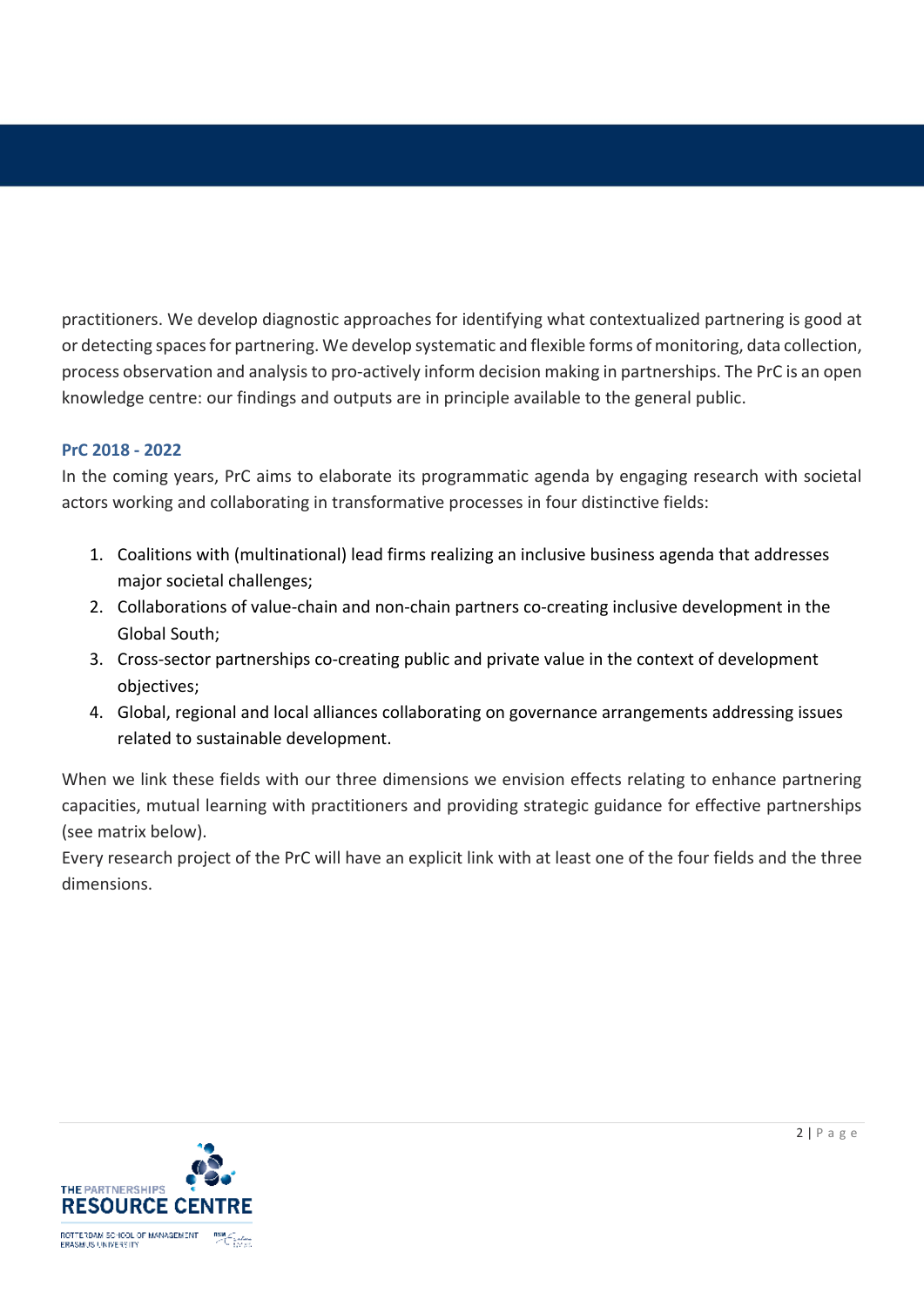# ROTTERDAM SCHOOL OF MANAGEMENT **ERASMUS UNIVERSITY**

| <b>Envisioned effects of:</b>                                                                                                             | <b>Creating knowledge</b>                                                                                                                                                                                                         | <b>Connecting</b>                                                                                                                                                                                                                                                                | <b>Sharing knowledge</b>                                                                                                                                                                                                                                 |
|-------------------------------------------------------------------------------------------------------------------------------------------|-----------------------------------------------------------------------------------------------------------------------------------------------------------------------------------------------------------------------------------|----------------------------------------------------------------------------------------------------------------------------------------------------------------------------------------------------------------------------------------------------------------------------------|----------------------------------------------------------------------------------------------------------------------------------------------------------------------------------------------------------------------------------------------------------|
| $\rightarrow$                                                                                                                             |                                                                                                                                                                                                                                   | knowledge                                                                                                                                                                                                                                                                        |                                                                                                                                                                                                                                                          |
| <b>Research</b>                                                                                                                           | Enhanced<br>transformative<br>capacities partnerships                                                                                                                                                                             | Mutual learning<br>anchored in diverse<br>hands-on partnering<br>practices                                                                                                                                                                                                       | Strategic guidance of<br>navigation and<br>strategizing processes<br>in partnerships                                                                                                                                                                     |
| engages with: $\downarrow$                                                                                                                |                                                                                                                                                                                                                                   |                                                                                                                                                                                                                                                                                  |                                                                                                                                                                                                                                                          |
| 1. Coalitions with<br>(multinational)<br>lead firms realizing<br>an inclusive<br>business agenda<br>and addressing<br>societal challenges | Understand the<br>conditions and<br>processes that<br>enhance the transition<br>to more 'inclusive' and<br>'sustainable' business<br>models of lead<br>companies through<br>effective partnering.                                 | Compare different<br>business models work<br>together on effective<br>organizational fits:<br>internal and external<br>alignment of the<br>chosen partnership<br>approach that should<br>enhance the (net)<br>positive societal<br>impact and value<br>creation of<br>companies. | Develop, validate and<br>utilize managerial<br>tools to enable<br>companies to monitor<br>and assess the<br>effectiveness of their<br>partnership portfolio<br>management and<br>report on their<br>transformative<br>strategies.                        |
| 2. Collaborations of<br>value chain and<br>non-chain actors<br>co-creating<br>inclusive<br>development in the<br><b>Global South</b>      | Understand the<br>conditions and<br>processes that enable<br>or constrain partners<br>to transform terms of<br>inclusion, deliberate,<br>align business models,<br>and embed<br>transformative<br>practices in local<br>networks. | Compare,<br>contextualize and<br>characterize<br>partnering practices<br>and support an ex-<br>ante diagnosis and<br>practical monitoring<br>of the conditions<br>conducive to scalable<br>approaches of<br>inclusive<br>development.                                            | Develop, validate and<br>utilize monitoring<br>tools related to<br>partnership- and<br>context-specific<br>theories of change,<br>which support priority<br>setting and strategic<br>management in<br>evolving processes of<br>inclusive<br>development. |

Postal address P.O. Box 1738 3000 DR Rotterdam The Netherlands Tel. +31 10 408 1126

Email pro@rsm.nl

#### **Visiting address** Mandeville Building Burgemeester Oudlaan 50 3062 PA Rotterdam, The Netherlands www.rsm.nl/prc



ROTTERDAM SCHOOL OF MANAGEMENT ERASMUS UNIVERSITY